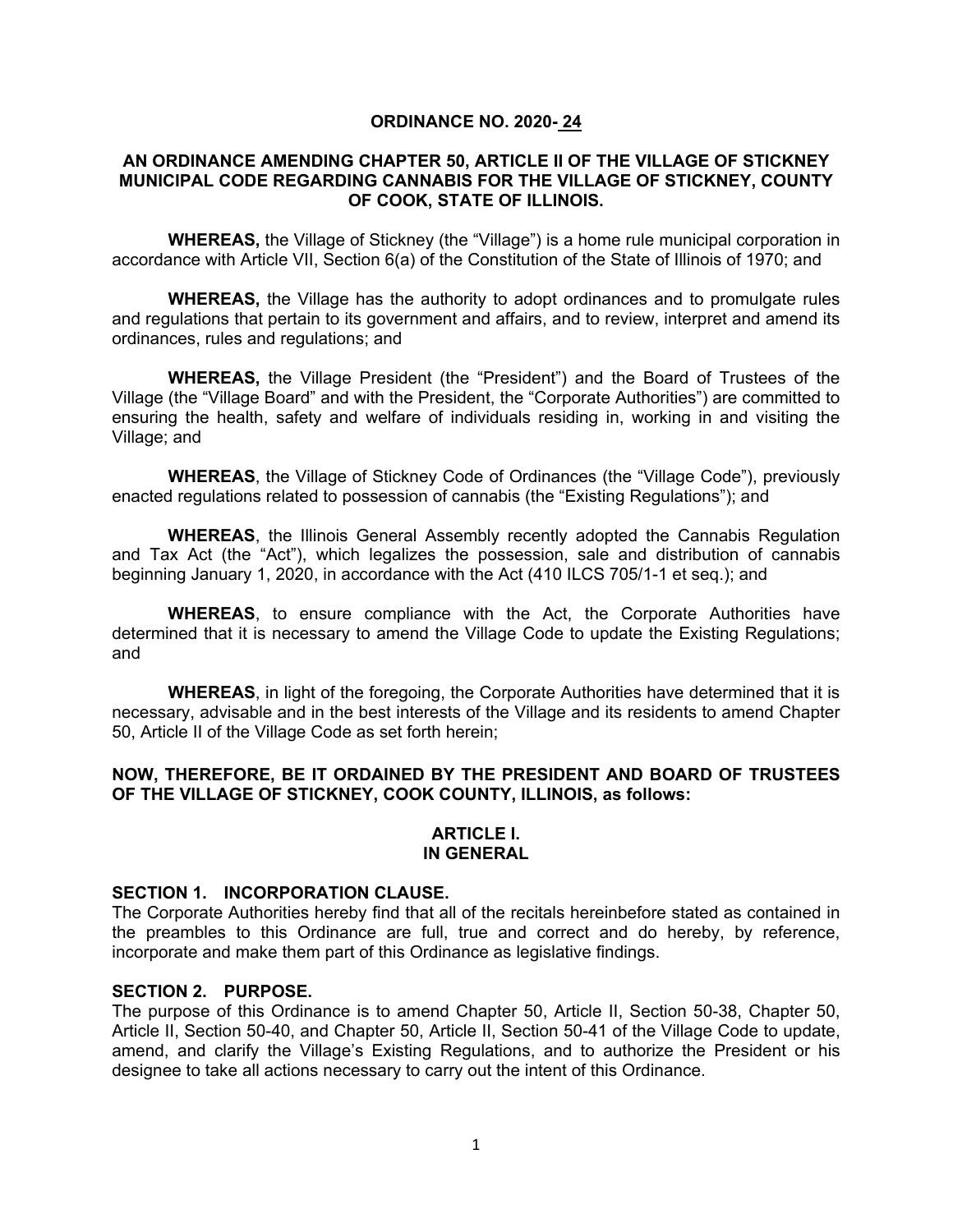### **ARTICLE II. AMENDMENT OF CHAPTER 50, ARTICLE II, SECTION 50-38, CHAPTER 50, ARTICLE II, SECTION 50-40, AND CHAPTER 50, ARTICLE II, SECTION 50-41 OF THE MUNICIPAL CODE, VILLAGE OF STICKNEY, ILLINOIS**

## **SECTION 3.0 AMENDMENT OF CHAPTER 50, ARTICLE II, SECTION 50-38**

That the Village Code is hereby amended, notwithstanding any provision, ordinance, resolution or Village Code section to the contrary, by amending Chapter 50, Article II, Section 50-38 by striking out any language to be removed or repealed and underlining any new language as follows:

## **Sec. 50-38. - Possession of cannabis.**

(a) The words, terms and phrases defined in the Cannabis Regulation and Tax Act (410 ILCS 705/1-1 et seq.), section 3 of the Cannabis Control Act (720 ILCS 55/1, *et seq.*), and in the Compassionate Use of Medical Cannabis Program Act (410 ILCS 130/1, *et seq.*), when used in this Section, shall have the meanings ascribed to them unless the context otherwise requires.

 $(a)$  (b) It shall be unlawful for any person under 21 years of age to possess cannabis, except as set forth in the Compassionate Use of Medical Cannabis Pilot Program Act (410 ILCS 130/1, *et seq.*) or the Community College Cannabis Vocational Pilot Program (410 ILCS 705/25-1, *et seq.*).

(b) Cannabis includes marijuana, hashish and other substances which are identified as including any parts of the plant Cannabis Sativa , whether growing or not; the seeds thereof, the resin extracted from any part of such plant; and any compound, manufacture, salt, derivative, mixture or preparation of such plant, its seeds, or resin, including tetrahydrocannabinol (THC) and all other cannibal derivatives, including its naturally occurring or synthetically produced ingredients, whether produced directly or indirectly by extraction, or independently by means of chemical synthesis or by combination of extraction and chemical synthesis; but shall not include the mature stalks of such plant, fiber produced from such stalks, oil or cake made from the seeds of such plant, and other compound, manufacture, salt, derivative, mixture, or preparation of such mature stalks (except the resin extracted therefrom), fiber, oil, or cake, or the sterilized seed of such plant which is incapable of germination.

(c) It is unlawful for any person who is 21 years of age or older and who is not a resident of the state of Illinois to knowingly obtain, seek to obtain, or possess in excess of 15 grams of cannabis flower, 2.5 grams of cannabis concentrate, or 250 milligrams of THC contained in a cannabis infused product.

(d) It is unlawful for any person who is 21 years of age or older and who is a resident of the state of Illinois and who is not a registered qualified patient to knowingly obtain, seek to obtain, or possess in excess of 30 grams of cannabis flower, 5 grams of cannabis concentrate, or 500 milligrams of THC contained in a cannabis infused product.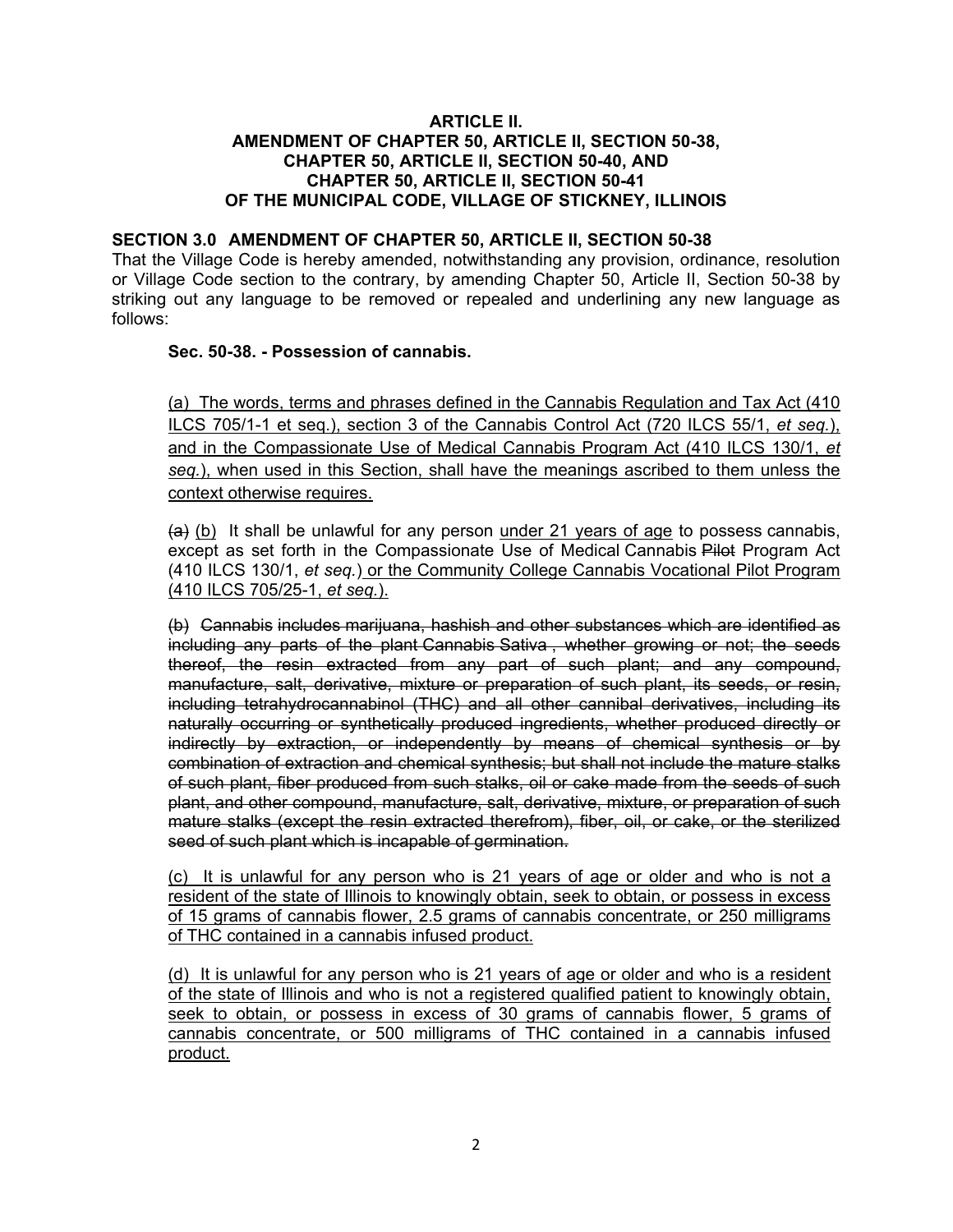(e) The possession limit of cannabis for any person who is a registered qualifying patient is, in addition to the amounts allowable under Section 50-38(d), any cannabis produced by cannabis plants grown under subsection (b) of Section 10-5 of the Cannabis Regulation and Tax Act, provided any amount of cannabis produced in excess of 30 grams of raw cannabis or its equivalent must remain secured within the residence or residential property in which it was grown.

(f) Any person who knowingly produces cannabis for personal consumption, other than cannabis produced by cannabis plants grown under subsection (b) of Section 10-5 of the Cannabis Regulation and Tax Act, is guilty of unlawful possession, and the same shall be treated as unlawful possession of cannabis for purposes of penalties.

 $\left(\frac{c}{c}\right)(g)$  A police officer may, in lieu of filing a complaint or arresting a violator, issue to the violator a citation (notice to appear or "P" ticket) allowing the violator to settle and compromise the violation claim by paying to the village the amount set forth as follows, not more than ten days after the time such violation was committed:

| For a person who is 21 years of age or older and who is not a<br>resident of the state of Illinois with more than 15 grams and not<br>more than 30 grams Not more than ten grams                     | 200.00 |
|------------------------------------------------------------------------------------------------------------------------------------------------------------------------------------------------------|--------|
| For a person who is 21 years of age or older and who is a<br>resident of the state of Illinois with more than 30 grams and not more<br>than 100 grams More than ten grams and not more than 30 grams | 400.00 |
| For a person who is 21 years of age or older and who is not a<br>resident of the state of Illinois with More more than 30 grams and not<br>more than 100 grams                                       | 500.00 |

If the person to whom a citation was issued fails to settle within ten days, the amount of settlement prior to a court appearance shall be double the amount enumerated in this subsection.

 $\left\{ \frac{d}{dt} \right\}$  If the person to whom the citation was issued fails to settle and pay such violation claim, proceedings shall be instituted in the county circuit court against the violator. If a fine is imposed by the court, such fine shall be not less than the amount set forth in this subsection as the settlement amount, but not more than \$500.00.

(Code 1981, § 16-24; Ord. No. 2009-28, § 2, 11-18-2009; Ord. No. 2016-20, Art. II, § 3.0, 8-6-2016; Ord. No. 2016-21, Art. II, § 3.0, 9-6-2016)

# **SECTION 3.1 AMENDMENT OF CHAPTER 50, ARTICLE II, SECTION 50-40**

That the Village Code is hereby amended, notwithstanding any provision, ordinance, resolution or Village Code section to the contrary, by amending Chapter 50, Article II, Section 50-40 by striking out any language to be removed or repealed and underlining any new language as follows:

# **Sec. 50-40. – Reserved Underage Invitees.**

It is unlawful for any parent or guardian to knowingly permit his or her residence, any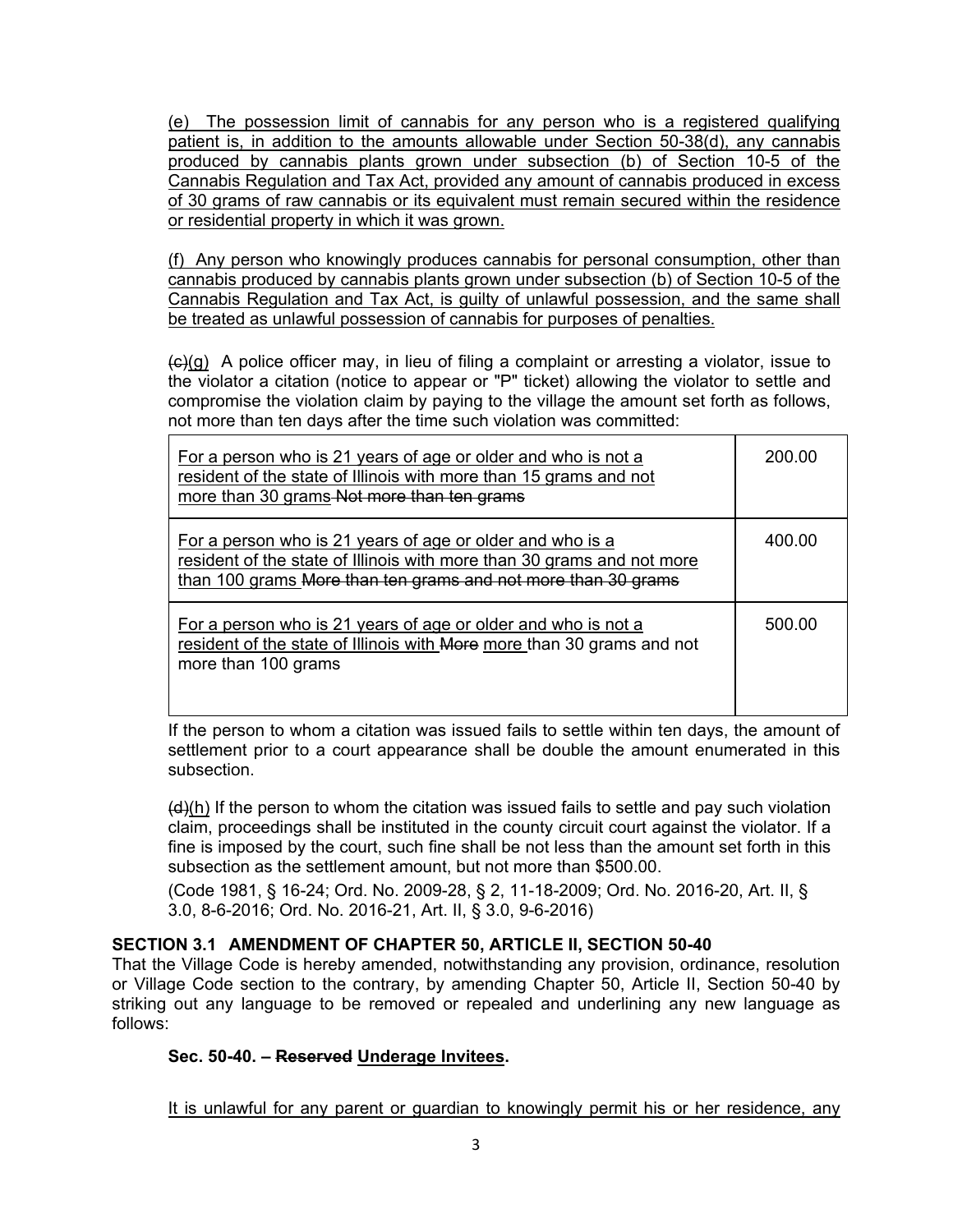other private property under his or her control, or any vehicle, conveyance, or watercraft under his or her control to be used by an invitee of the parent's child or the guardian's ward, if the invitee is under the age of 21, in a manner that constitutes a violation of Section 50-38. A parent or quardian is deemed to have knowingly permitted his or her residence, any other private property under his or her control, or any vehicle, conveyance, or watercraft under his or her control to be used in violation of this Article if he or she knowingly authorizes or permits consumption of cannabis by underage invitees in a manner that constitutes a violation of this Article.

## **SECTION 3.2 AMENDMENT OF CHAPTER 50, ARTICLE II, SECTION 50-41**

That the Village Code is hereby amended, notwithstanding any provision, ordinance, resolution or Village Code section to the contrary, by amending Chapter 50, Article II, Section 50-41 by striking out any language to be removed or repealed and underlining any new language as follows:

## **Sec. 50-41. – Reserved Transfer of Cannabis to Minors Prohibited.**

It is unlawful for any parent or guardian to transfer cannabis, with or without remuneration, to a person under 21 years of age, or to allow a person under 21 years of age to purchase, possess, use, process, transport, grow, or consume cannabis except where authorized by the Compassionate Use of Medical Cannabis Program Act (410) ILCS 130/1, *et seq.*) or by the Community College Vocational Pilot Program (410 ILCS 705/25-1, *et seq.*).

Secs. 50-42–50-70.- Reserved.

# **SECTION 3.3. OTHER ACTIONS AUTHORIZED.**

The officers, employees and/or agents of the Village shall take all action necessary or reasonably required to carry out, give effect to and consummate the amendments contemplated by this Ordinance and shall take all action necessary in conformity therewith. The officers, employees and/or agents of the Village are specifically authorized and directed to draft and disseminate any and all necessary forms or notices to be utilized in connection with the intent of this Ordinance.

#### **ARTICLE III. HEADINGS, SAVINGS CLAUSES, PUBLICATION, EFFECTIVE DATE**

## **SECTION 4. HEADINGS.**

The headings of the articles, sections, paragraphs and subparagraphs of this Ordinance are inserted solely for the convenience of reference and form no substantive part of this Ordinance nor should they be used in any interpretation or construction of any substantive provision of this Ordinance.

## **SECTION 5. SEVERABILITY.**

The provisions of this Ordinance are hereby declared to be severable and should any provision of this Ordinance be determined to be in conflict with any law, statute or regulation by a court of competent jurisdiction, said provision shall be excluded and deemed inoperative, unenforceable and as though not provided for herein and all other provisions shall remain unaffected, unimpaired, valid and in full force and effect.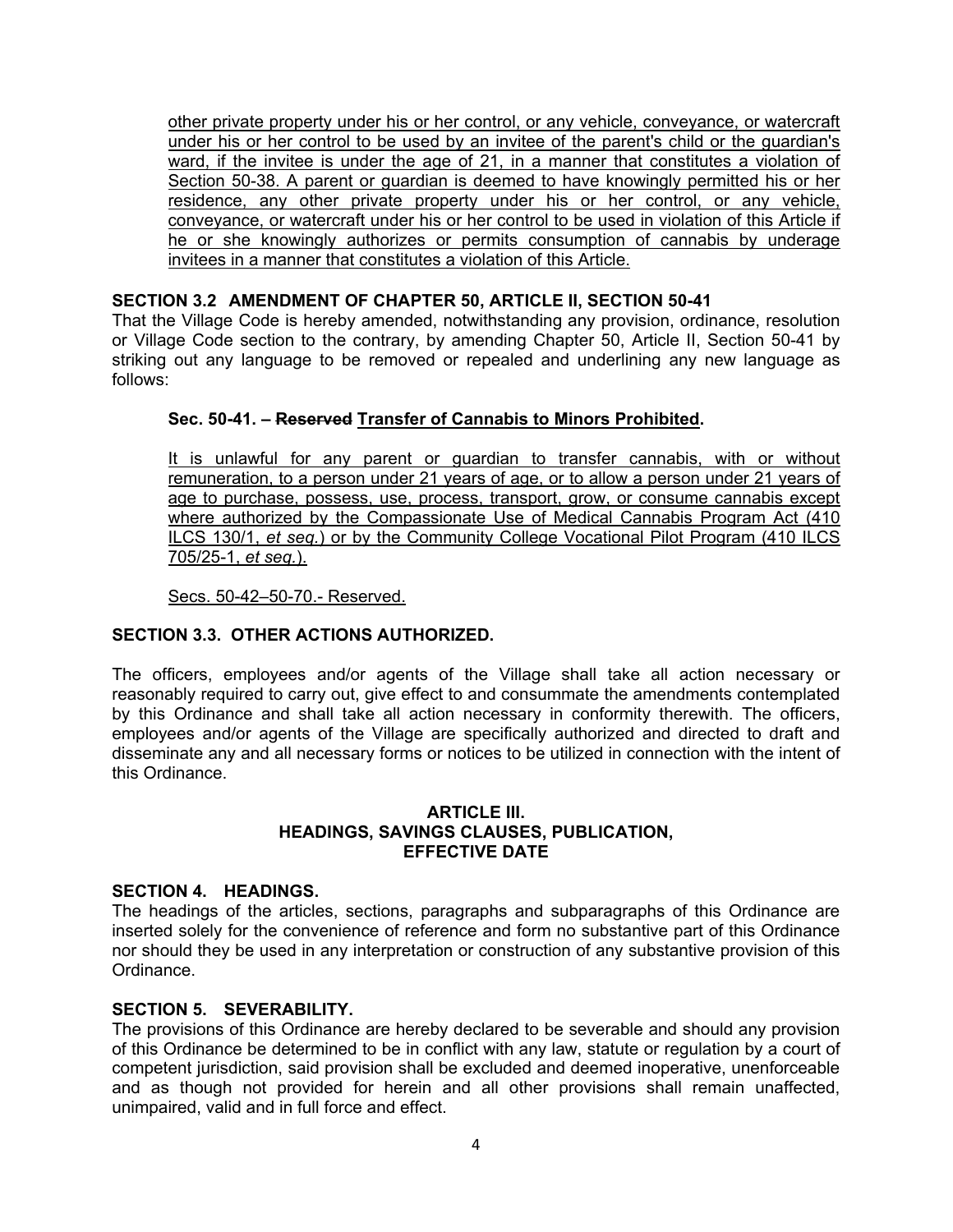### **SECTION 6. SUPERSEDER.**

All code provisions, ordinances, resolutions, rules and orders, or parts thereof, in conflict herewith are, to the extent of such conflict, hereby superseded.

## **SECTION 7. PUBLICATION.**

A full, true and complete copy of this Ordinance shall be published in pamphlet form or in a newspaper published and of general circulation within the Village as provided by the Illinois Municipal Code, as amended.

### **SECTION 8. EFFECTIVE DATE.**

This Ordinance shall be in full force and effect immediately, following its passage, approval and publication, as provided by law.

(REMAINDER OF THIS PAGE INTENTIONALLY LEFT BLANK)